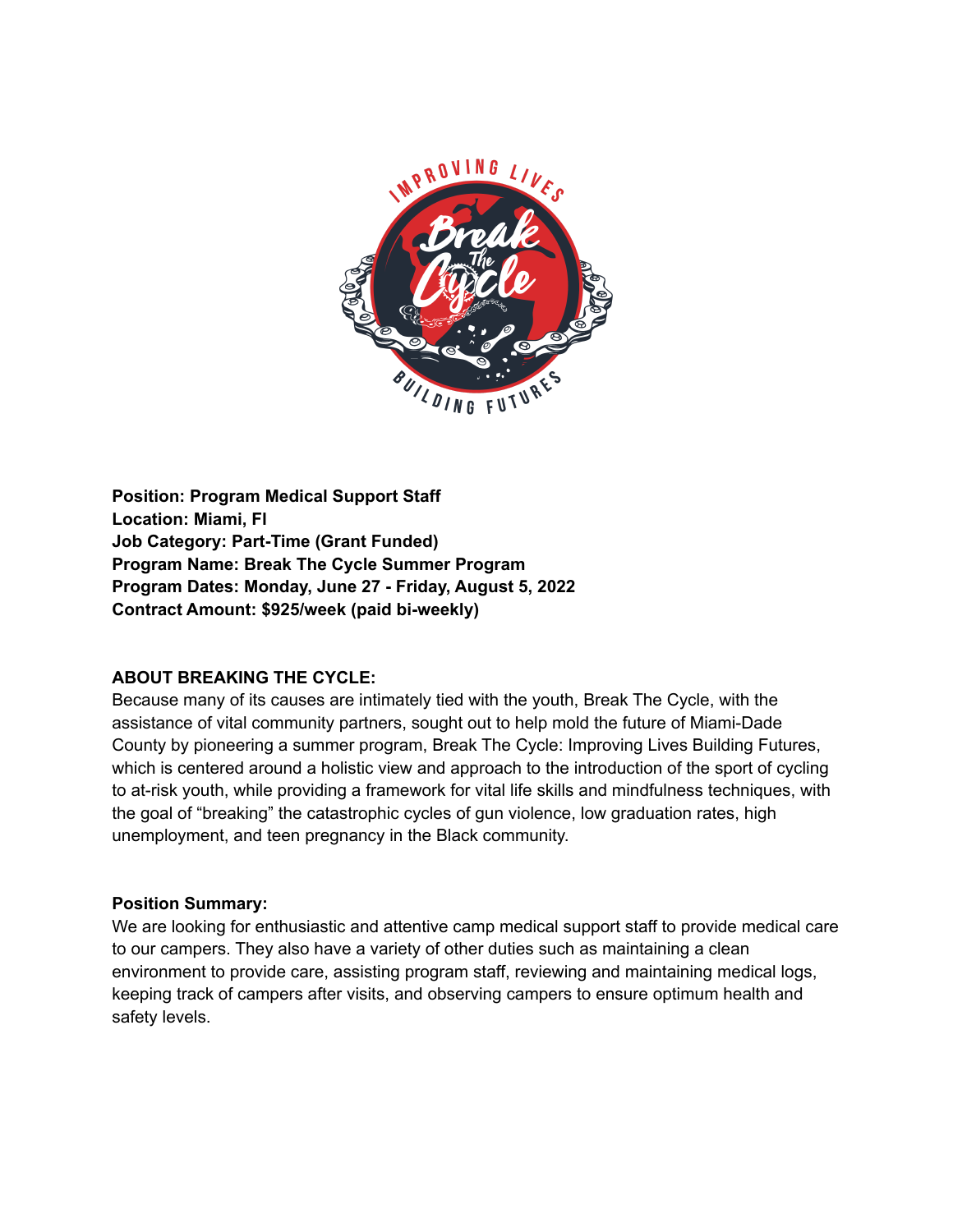## **RESPONSIBILITIES:**

The specific duties and responsibilities of this position include, but are not limited to the following areas:

# **Camp Medical Staff Responsibilities:**

- *● Health and Safety*
	- Provides immediate medical evaluation of campers' first aide needs.
	- Provides first aid care appropriate to the immediate camper or staff needs or refers care to parents. If necessary, refer the situation to emergency medical services.
	- Administers medications as prescribed by a physician and approved by the parent, when accompanied by a completed Medical Authorization Form(s).
	- Establishes and maintains confidentiality of all camper, staff, and school health issues.
	- Communicate proactively with camp leadership on campers' safety concerns
- *● Systems and Operations*
	- *○* Initiates communication with campers, staff, and parents as it relates to health issues, COVID-related symptoms, and camper injury.
	- Provides referral to parents and doctors for required medical information/care.
	- Maintains appropriate daily camper logs, passes, records, attendance, and accident reports.
	- Maintains the orderly operation of the clinic area.
	- Preserve the quality of supplies and materials. Report to Site Supervisor when supplies are needed or missing.
- *● On-going Programmatic Staff Responsibilities*
	- Memorize all emergency procedures and support the enforcement of camp rules
	- Maintain a high level of professionalism with parents, facility personnel, staff, and program partners at all times.
	- Attend camp field trips, activities, and events to provide medical supervision
	- Attend onboarding training, morning update meetings, and program orientation
- Performs other duties as assigned.

### **Camp Medical Staff Requirements:**

- Associate (Preferred); Nursing: 1 year (Preferred),
- Registered Nurse (RN) or Licensed Practical Nurse (LPN) degree (or nursing student)
- Must be available for entrie 6 weeks of summer camp
- Flexible-- able to adapt to different environments
- Confidence in nursing skills
- Responsible, hard-working
- Good bedside manner, friendly and personable
- Strong assessment abilities
- Prior experience with children (does not have to be in a medical capacity)
- Enjoy an active lifestyle
- Team player